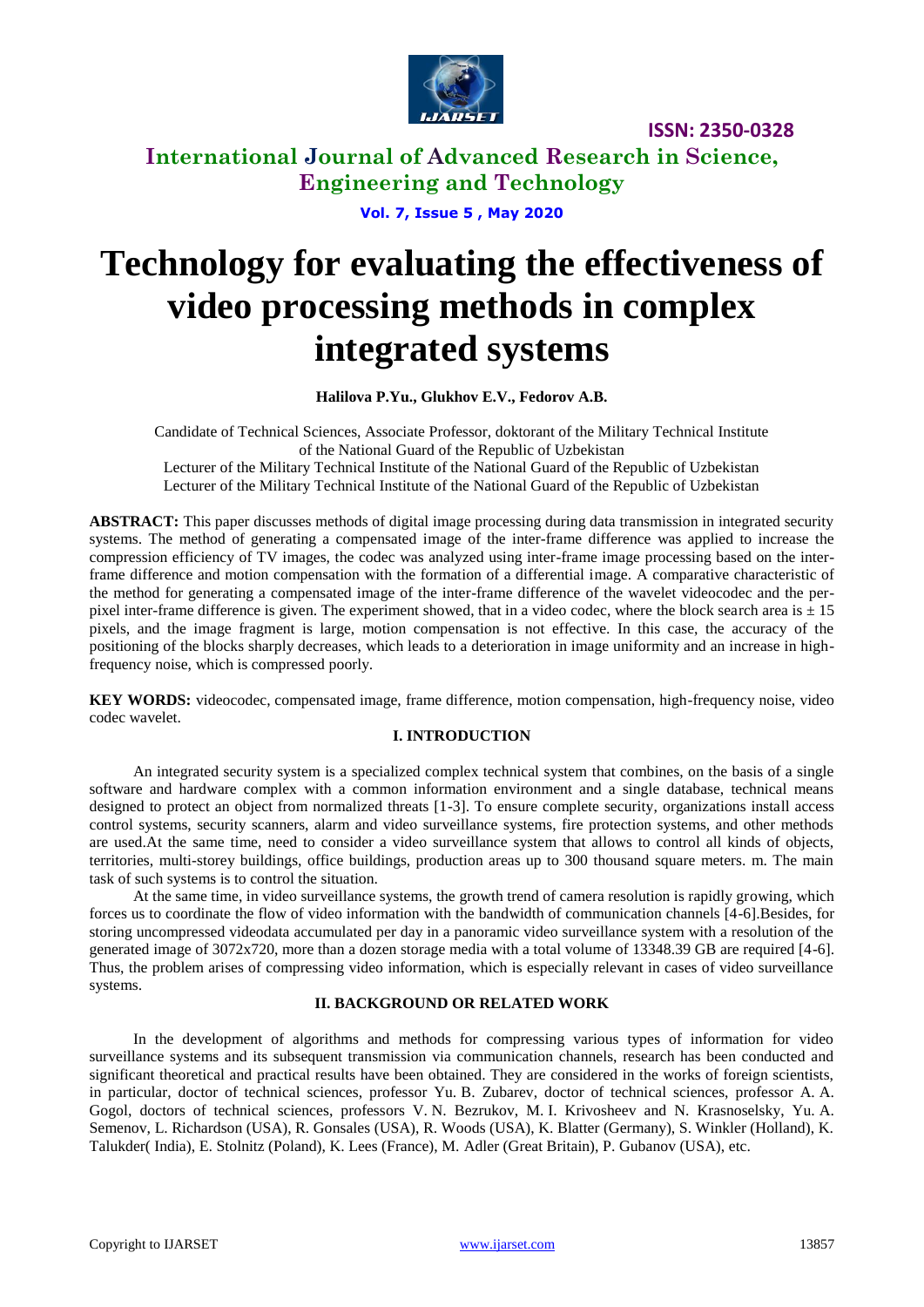

## **International Journal of Advanced Research in Science, Engineering and Technology**

**Vol. 7, Issue 5 , May 2020**

### **III. METHODOLOGY**

To assess the possibility of increasing the efficiency of the wavelet video codec, the codec was analyzed using inter-frame image processing based on inter-frame difference and motion compensation with the formation of a differential image.For this purpose a study was conducted of the compression of video sequences of 10 frames of 4 different subjects, formats and genres (Figures 1-4) [4-6]. At the same time, the first frame was compressed as a reference frame (Figure 5) with the elimination of intraframe statistical redundancy, and the remaining 9 with interframe processing based on the formation of interframe difference with motion compensation of transmitted plots. And to search for new coordinates of the blocks, was used a metric based on the minimum mean-square difference of pixels of blocks of adjacent frames (SAD). This approach allows to reduce the amount of information of the compensated frame in relation to a simple inter-frame difference, as shown in Figure 6.

The image processing results are summarized in comparative tables 1 to 4 and are presented as graphical dependencies in Figures 7-10[4-6].

#### **IV. EXPERIMENTAL RESULTS**

As can be seen from the above experiments [4-6], the use of a motion compensator in the formation of a differential frame gives a very high efficiency on the plot obtained using computer graphics, where it is possible to completely compensate for the movement and make the image uniform. However, when processing real scenes, the low accuracy of the motion compensator sharply increases the noise in the image, as a result of which such frames are compressed poorly. Moreover, smaller blocks (4x4) create more noise and are therefore less efficient.





Figure 3. Checkpoint Figure 4. Post



Figure 1. Road Figure 2. Bridge

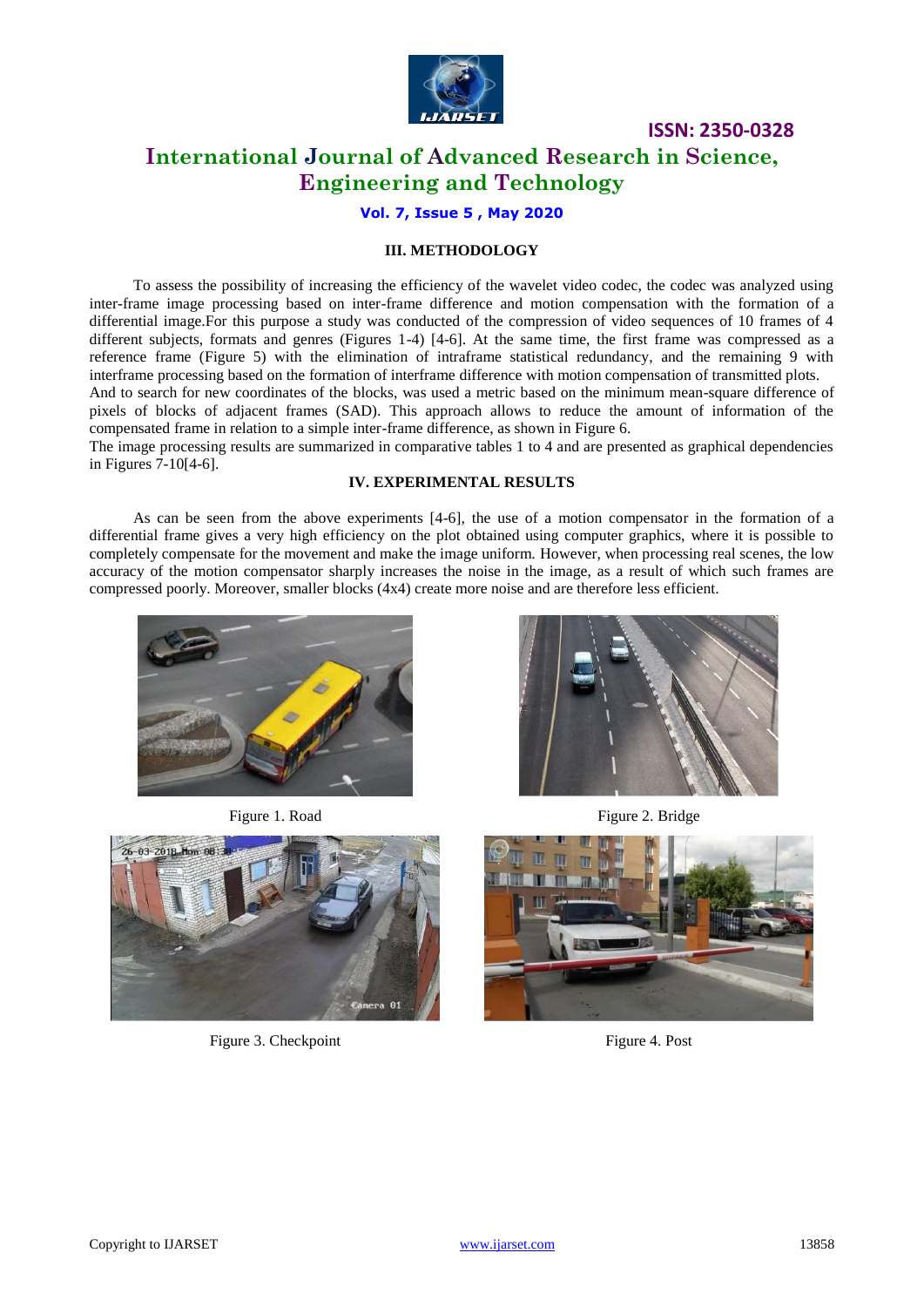

# **International Journal of Advanced Research in Science, Engineering and Technology**

### **Vol. 7, Issue 5 , May 2020**





Figure 5. Image of the original reference and subsequent frames



Figure 6. Image of frame difference and compensated frame (gray color corresponds to zero brightness).

| Table 1                                              |
|------------------------------------------------------|
| Comparative results of compression of 1 video (Road) |

| Reference frame<br>compression | The average frame size of 640x480, kB |              |                       |                       |                   |      |      |  |  |
|--------------------------------|---------------------------------------|--------------|-----------------------|-----------------------|-------------------|------|------|--|--|
|                                | Source                                | Differential | Compensation<br>(4x4) | Compensation( $8x8$ ) | Efficiency        |      |      |  |  |
| Without<br>compression         | 900                                   | 900          | 900                   | 900                   | <b>Difference</b> | 4x4  | 8x8  |  |  |
| Lossless                       | 103                                   | 82           | 122                   | 97,6                  | 1,2               | 0,84 | 1,05 |  |  |
| 20 times                       | 44                                    | 28           | 41,6                  | 30,5                  | 1,6               | 1,06 | 1,4  |  |  |
| 50 times                       | 19                                    | 7,5          | 11                    | 7,3                   | 2.5               | 1,7  | 2,6  |  |  |
| 60 times                       | 14,6                                  | 5,4          |                       | 4,5                   | 2,7               | 1.8  | 3,2  |  |  |

| Table 2                                                |
|--------------------------------------------------------|
| Comparative results of compression of 2 video (Bridge) |
| $\mathbb{R}^n$ c $\mathbb{R}^n$ c $\mathbb{R}^n$       |

| Reference frame<br>compression | The average frame size of 720x576, kB |              |                       |                       |            |     |     |  |
|--------------------------------|---------------------------------------|--------------|-----------------------|-----------------------|------------|-----|-----|--|
|                                | Source                                | Differential | Compensation<br>(4x4) | Compensation<br>(8x8) | Efficiency |     |     |  |
| Without compression            | 1200                                  | 1200         | 1200                  | 1200                  | Difference | 4x4 | 8x8 |  |
| Lossless                       | 128                                   | 95,2         | 157,6                 | 138                   | 1,3        | 0.8 | 0,9 |  |
| 20 times                       | 56.6                                  | 18,4         | 52                    | 47                    | 3          | 1,1 | 1,2 |  |
| 50 times                       | 23.7                                  | 9,2          | 8,5                   | 10,7                  | 2,6        | 2,8 | 2,2 |  |
| 70 times                       | 17                                    | 6,2          |                       | 6                     | 2,7        | 3.4 | 2,8 |  |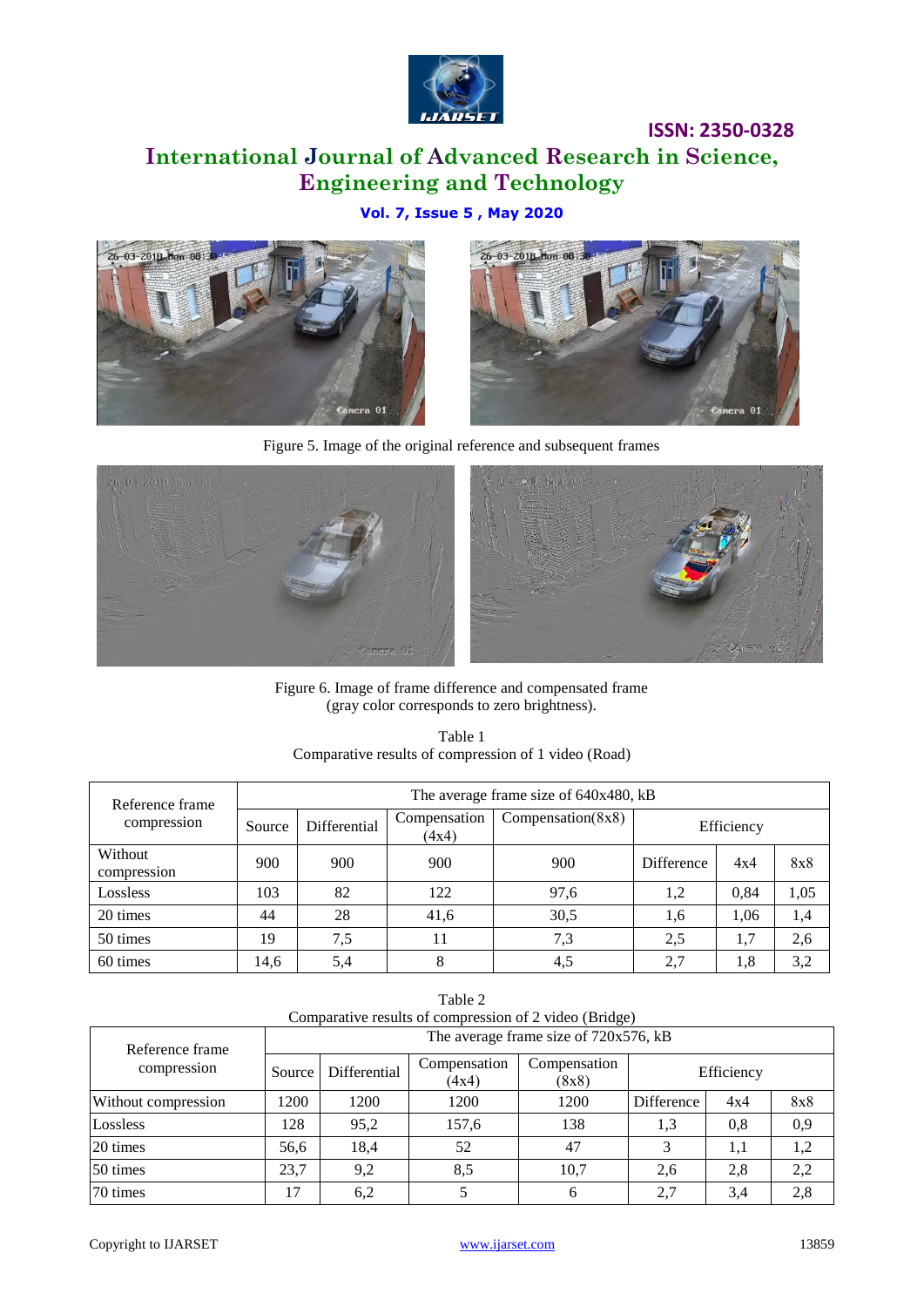

# **ISSN: 2350-0328 International Journal of Advanced Research in Science, Engineering and Technology**

### **Vol. 7, Issue 5 , May 2020**

| Reference frame<br>compression | The average frame size of 800x600, kB |              |                       |                       |            |       |       |  |
|--------------------------------|---------------------------------------|--------------|-----------------------|-----------------------|------------|-------|-------|--|
|                                | Source                                | Differential | Compensation<br>(4x4) | Compensation<br>(8x8) | Efficiency |       |       |  |
| Without compression            | 1400                                  | 1400         | 1400                  | 1400                  | Difference | 4x4   | 8x8   |  |
| Lossless                       | 428,5                                 | 13,6         | 6,19                  | 6,19                  | 31,5       | 69.22 | 69,22 |  |
| 20 times                       | 70                                    | 8,8          | 4,24                  | 4,24                  |            | 16,5  | 16,5  |  |
| 50 times                       | 28                                    | 5,3          | 4,15                  | 4,15                  | 5.3        | 6.74  | 6,74  |  |

### Table 3 Comparative results of compression of 3 video Checkpoint

| Table 4                                              |
|------------------------------------------------------|
| Comparative results of compression of 4 video (Post) |

| Reference frame    | Средний объем кадров размером 640х352, кбайт |              |                       |                       |            |     |     |  |  |
|--------------------|----------------------------------------------|--------------|-----------------------|-----------------------|------------|-----|-----|--|--|
| compression        | Source                                       | Differential | Compensation<br>(4x4) | Compensation<br>(8x8) | Efficiency |     |     |  |  |
| Withoutcompression | 660                                          | 660          | 660                   | 660                   | Difference | 4x4 | 8x8 |  |  |
| Lossless           | 116                                          | 65,7         | 87                    | 75.5                  | 1.76       | 1.3 | 1,5 |  |  |
| 20 times           | 32,2                                         | 17,8         | 16,8                  | 17                    | 1,8        | 1.9 | 1.9 |  |  |
| 50 times           | 13                                           | 6,1          | 5,6                   | 5,3                   | 2,1        | 2.3 | 2,4 |  |  |



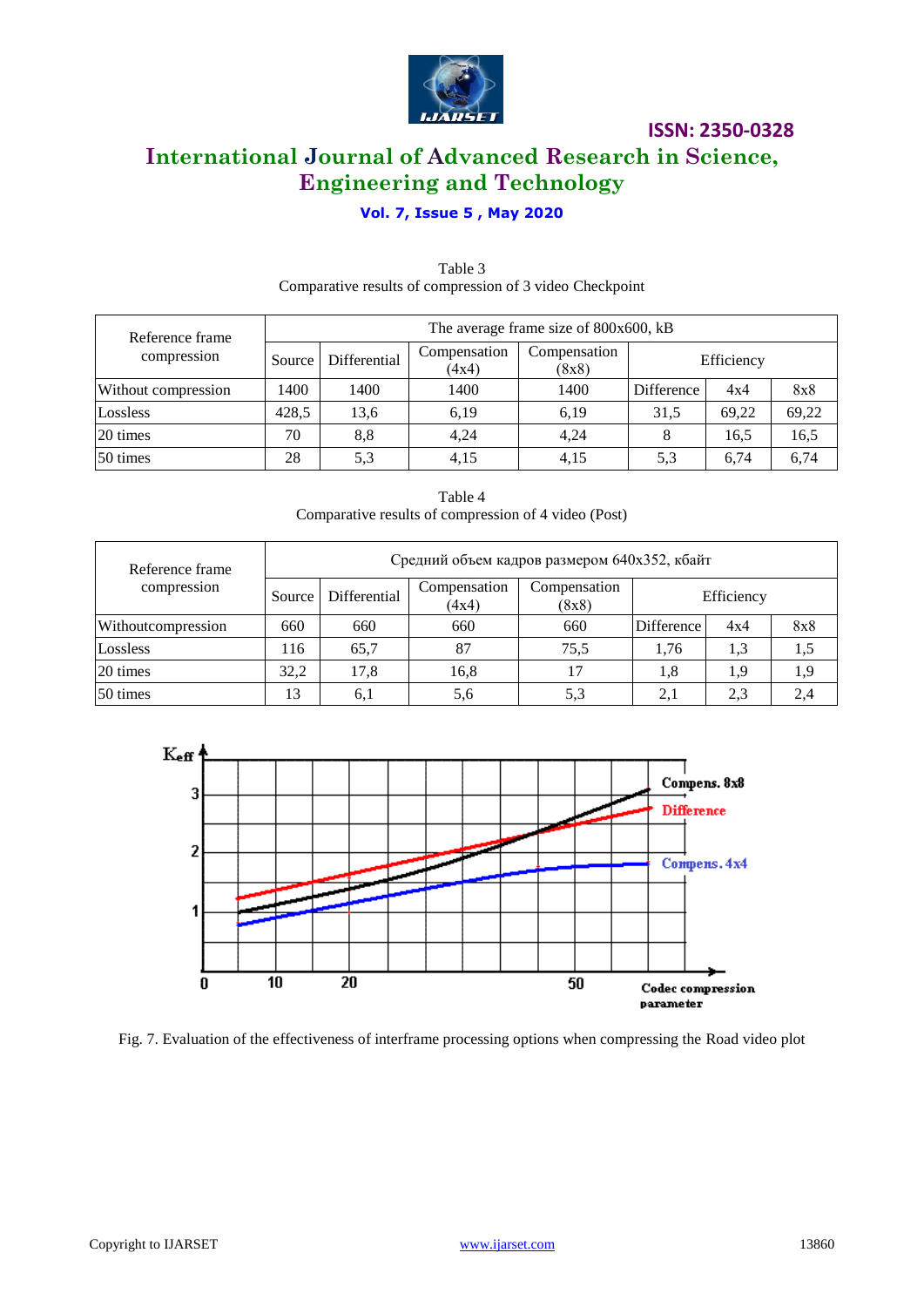

**International Journal of Advanced Research in Science, Engineering and Technology**

**Vol. 7, Issue 5 , May 2020**



Fig. 8. Evaluation of the effectiveness of inter-frame processing options when compressing the Bridgevideo plot



Fig. 9. Evaluation of the effectiveness of inter-frame processing options when compressing the Checkpoint video plot